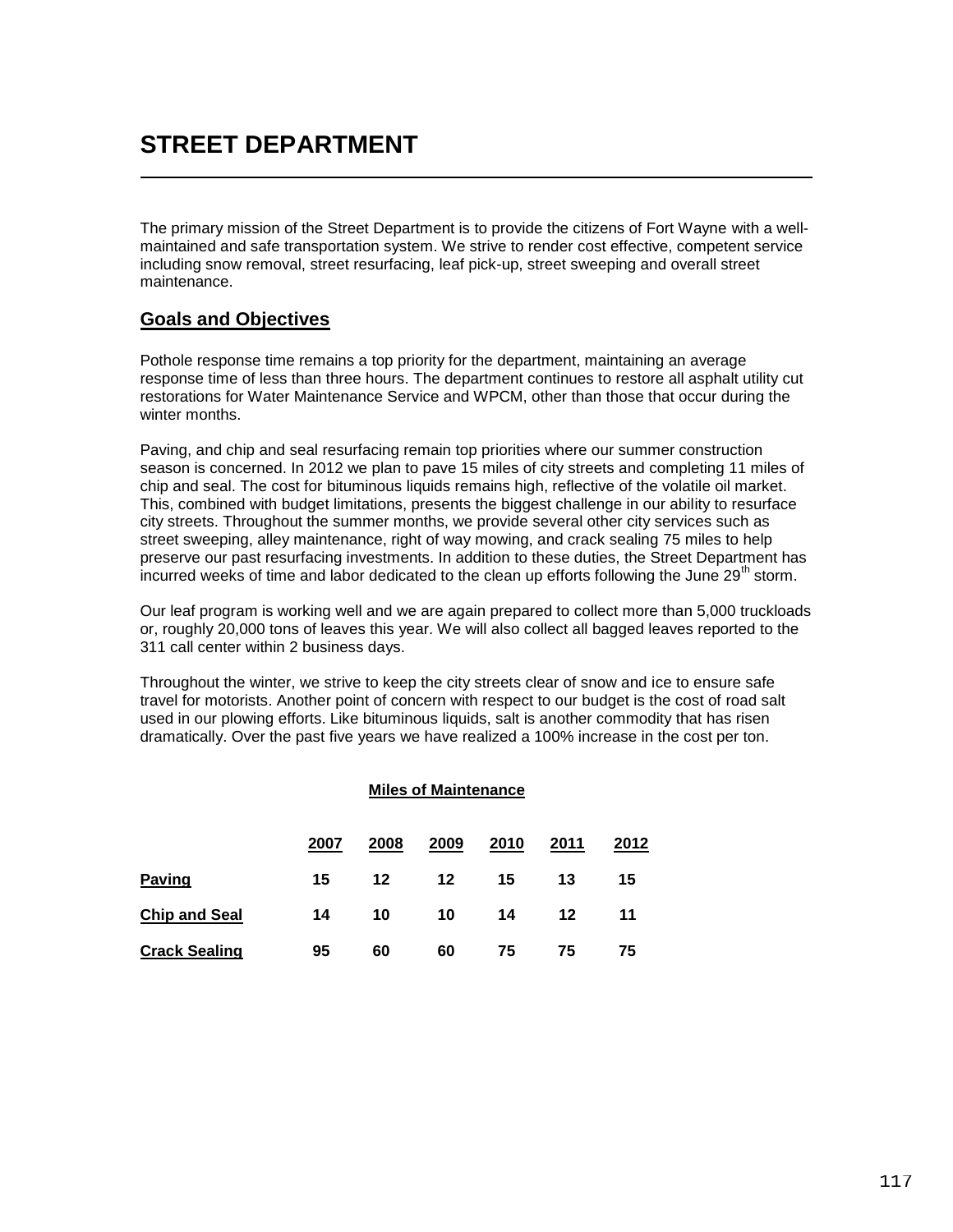|                                     | 2011<br><b>ACTUAL</b> | 2012 ACTUAL<br><b>THRU</b><br>30-Jun-2012 | 2012 REVISED<br><b>BUDGET</b> | 2013<br><b>SUBMITTED</b> | \$ INCREASE<br>(DECREASE)<br><b>FROM 2012</b><br><b>REVISED</b> | % CHANGE<br><b>FROM 2012</b><br><b>REV TO 2013</b> |
|-------------------------------------|-----------------------|-------------------------------------------|-------------------------------|--------------------------|-----------------------------------------------------------------|----------------------------------------------------|
| 5111 TOTAL WAGES                    | 4,173,021             |                                           | 4,291,846                     | 4,379,690                | 87,844                                                          | 2.05%                                              |
| 5131 PERF - EMPLOYERS SHARE         | 351,774               |                                           | 414,182                       | 422,370                  | 8,188                                                           |                                                    |
| 5132 FICA                           | 319,278               |                                           | 326,030                       | 332,289                  | 6,259                                                           |                                                    |
| 5134 LIFE MEDICAL & HEALTH INSURAN  | 1,081,200             |                                           | 1,132,800                     | 1,132,800                |                                                                 |                                                    |
| 5136 UNEMPLOYMENT COMPENSATION      | 4,230                 |                                           | 4,261                         | 4,344                    | 83                                                              |                                                    |
| 5137 WORKERS COMP INSURANCE         | 170,986               |                                           | 124,764                       | 104,303                  | (20, 461)                                                       |                                                    |
| 513A PERF - EMPLOYEES/PD BY CITY    | 124,152               |                                           | 124,252                       | 126,714                  | 2,462                                                           |                                                    |
| 513C PRODUCTIVITY BONUS             | 80,182                |                                           | 87,000                        | 87,000                   |                                                                 |                                                    |
| 513R RETIREES HEALTH INSURANCE      | 71,400                |                                           | 82,600                        | 82,600                   |                                                                 |                                                    |
| 5161 WAGE SETTLEMENT/SEVERANCE PAY  | 60,264                |                                           |                               |                          |                                                                 |                                                    |
| <b>Total 5100</b>                   | \$6,436,486           | \$3,261,140                               | \$6,587,735                   | \$6,672,110              | \$84,375                                                        | 1.28%                                              |
| 5212 STATIONERY & PRINTED FORMS     | 217                   |                                           | 600                           | 600                      |                                                                 |                                                    |
| 5214 SAFETY ITEMS/SUPPLIES          | 26,775                |                                           | 24,120                        | 24,000                   | (120)                                                           |                                                    |
| 5219 OTHER OFFICE SUPPLIES          | 1,919                 |                                           | 1,800                         | 1,800                    |                                                                 |                                                    |
| 5231 GASOLINE                       | 43,581                |                                           | 52,495                        | 52,495                   |                                                                 |                                                    |
| 5232 DIESEL FUEL / FUEL OIL         | 516,639               |                                           | 400,000                       | 481,367                  | 81,367                                                          |                                                    |
| 5233 OIL                            | 1,383                 |                                           | 3,000                         | 3,000                    |                                                                 |                                                    |
| 5235 PROPANE FUEL                   | 2,268                 |                                           | 1,800                         | 1,800                    |                                                                 |                                                    |
| 5245 LANDSCAPE & GRNHOUSE SUPPLIES  | 2,189                 |                                           | 1,400                         | 1,400                    |                                                                 |                                                    |
| 5246 HOUSEHOLD & CLEANING SUPPLIES  | 2,459                 |                                           | 1,800                         | 1,800                    |                                                                 |                                                    |
| 5262 VEHICLE REPAIR PARTS           | 3,808                 |                                           | 2,000                         | 2,000                    |                                                                 |                                                    |
| 5263 OTHER EQUIPMENT REPAIR PARTS   | 7,204                 |                                           | 2,000                         | 2,000                    |                                                                 |                                                    |
| 5271 GRAVEL                         | 179,064               |                                           | 260,000                       | 260,000                  |                                                                 |                                                    |
| 5272 BITUMINOUS MATERIALS           | 1,020,074             |                                           | 950,000                       | 950,000                  |                                                                 |                                                    |
| 5273 SAND                           | 54,784                |                                           | 60,000                        | 60,000                   |                                                                 |                                                    |
| 5274 SALT                           | 901,654               |                                           | 25,349                        |                          | (25, 349)                                                       |                                                    |
| 5291 SMALL TOOLS                    | 6,604                 |                                           | 5,750                         | 6,750                    | 1,000                                                           |                                                    |
| 5292 HARDWARE                       | 1,125                 |                                           | 1,200                         | 1,200                    |                                                                 |                                                    |
| 5293 PAINT                          | 1,392                 |                                           | 1,800                         | 1,800                    |                                                                 |                                                    |
| 5299 OTHER MATERIALS & SUPPLIES     | 12,652                |                                           | 12,000                        | 12,000                   |                                                                 |                                                    |
| Total 5200                          | \$2,785,794           | \$750,878                                 | \$1,807,113                   | \$1,864,012              | \$56,899                                                        | 3.15%                                              |
| 5314 CONSULTANT SERVICES            | 1,056                 |                                           | 11,200                        | 1,200                    | (10,000)                                                        |                                                    |
| 531E RANDOM DRUG TESTS              | 3,343                 |                                           | 2,160                         | 2,160                    |                                                                 |                                                    |
| 531K SEMINAR FEES                   | 1,484                 |                                           | 1,500                         | 1,500                    |                                                                 |                                                    |
| 531Q RADIO SHOP SERVICES            | 10,575                |                                           | 3,000                         | 3,000                    |                                                                 |                                                    |
| 5322 POSTAGE                        | 34                    |                                           | 60                            | 60                       |                                                                 |                                                    |
| 5323 TELEPHONE & TELEGRAPH          | 4,642                 |                                           |                               |                          |                                                                 |                                                    |
| 5324 TRAVEL EXPENSES                | 723                   |                                           | 1,000                         | 1,000                    |                                                                 |                                                    |
| 532C CELL PHONE                     | 3,538                 |                                           | 3,000                         | 3,000                    |                                                                 |                                                    |
| 532L LONG DISTANCE CHARGES          | 14                    |                                           |                               |                          |                                                                 |                                                    |
| 5331 PRINTING OTHER THAN OFFC SUPPL | 40                    |                                           | 100                           | 100                      |                                                                 |                                                    |
| 5332 PUBLIC OF LEGAL NOTICES/ADVTER | 176                   |                                           | 200                           | 200                      |                                                                 |                                                    |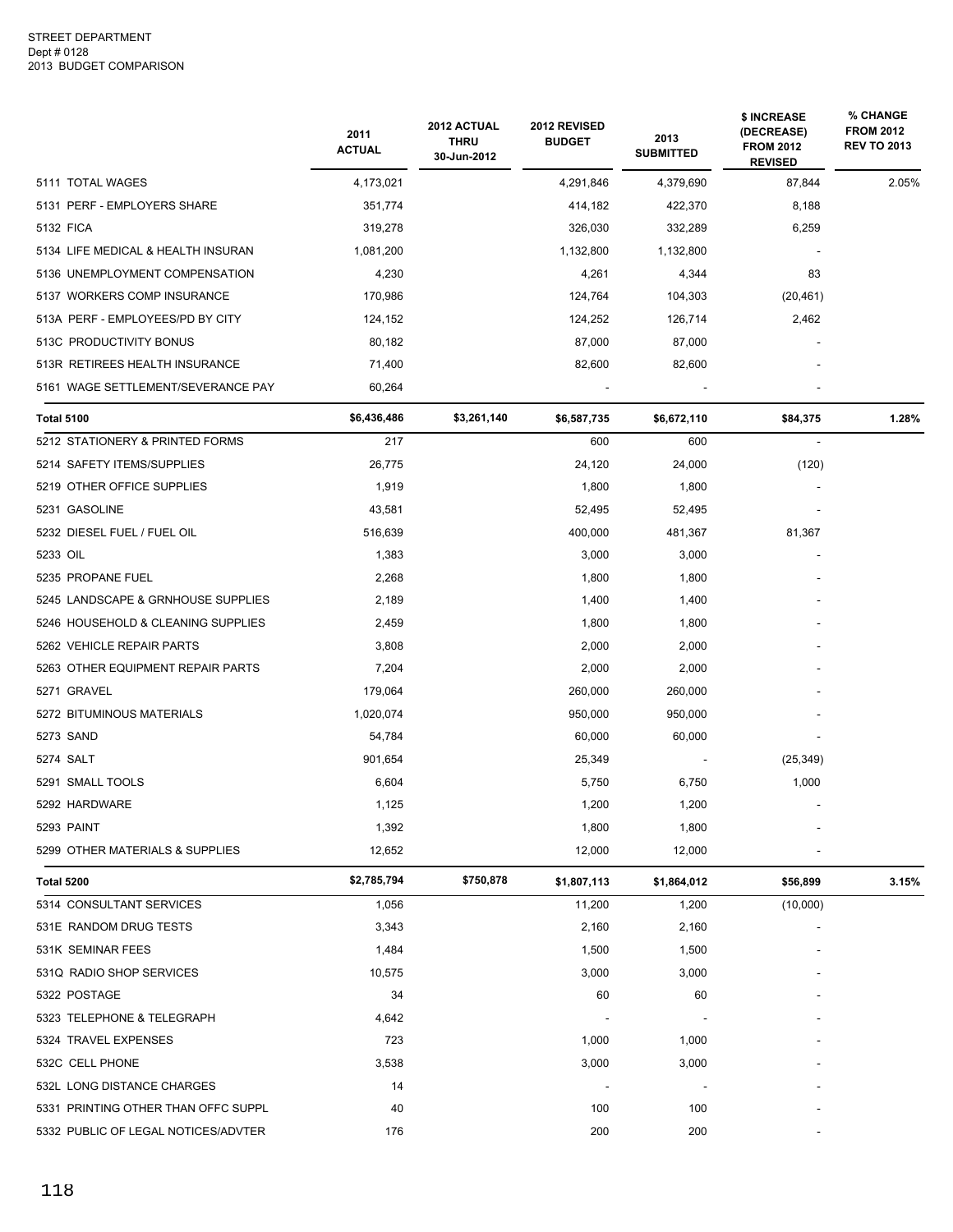|                                     | 2011<br><b>ACTUAL</b> | 2012 ACTUAL<br><b>THRU</b><br>30-Jun-2012 | 2012 REVISED<br><b>BUDGET</b> | 2013<br><b>SUBMITTED</b> | \$ INCREASE<br>(DECREASE)<br><b>FROM 2012</b><br><b>REVISED</b> | % CHANGE<br><b>FROM 2012</b><br><b>REV TO 2013</b> |
|-------------------------------------|-----------------------|-------------------------------------------|-------------------------------|--------------------------|-----------------------------------------------------------------|----------------------------------------------------|
| 5342 LIABILITY INSURANCE            | 122,130               |                                           | 108,957                       | 93,554                   | (15, 403)                                                       |                                                    |
| 5351 ELECTRICITY                    | 42,091                |                                           | 37,200                        | 38,400                   | 1,200                                                           |                                                    |
| 5352 NATURAL GAS                    | 71,206                |                                           | 70,456                        | 57,714                   | (12, 742)                                                       |                                                    |
| 5353 WATER                          | 2,435                 |                                           | 2,400                         | 3,000                    | 600                                                             |                                                    |
| 5354 SEWAGE                         | 875                   |                                           | 540                           | 900                      | 360                                                             |                                                    |
| 5356 SOLID WASTE DISPOSAL           | 76,797                |                                           | 90,500                        | 90,000                   | (500)                                                           |                                                    |
| 5359 STORM WATER SEWER              | 2,451                 |                                           | 3,000                         | 3,000                    |                                                                 |                                                    |
| 5361 CONTRACTED BLDG & STRUCT REPAI | 10,883                |                                           | 12,000                        | 12,000                   |                                                                 |                                                    |
| 5365 JANITORIAL & LAUNDRY SERVICE   | 26,644                |                                           | 25,800                        | 25,800                   |                                                                 |                                                    |
| 5369 CONTRACTED SERVICE             | 352                   |                                           |                               |                          |                                                                 |                                                    |
| 536N GARAGE CONTRACT - NONTARGET    | 254,297               |                                           | 172,321                       | 185,615                  | 13,294                                                          |                                                    |
| 536T GARAGE CONTRACT - TARGET       | 768,793               |                                           | 890,347                       | 982,935                  | 92,588                                                          |                                                    |
| 5370 BRIDGE REPAIR & MANTENANCE     | 1,354,798             |                                           | 1,354,798                     | 1,354,798                |                                                                 |                                                    |
| 5374 OTHER EQUIPMENT RENTAL         | 41,495                |                                           | 27,600                        | 25,800                   | (1,800)                                                         |                                                    |
| 5391 SUBSCRIPTIONS AND DUES         | 4,893                 |                                           | 4,050                         | 4,050                    |                                                                 |                                                    |
| 5399 OTHER SERVICES AND CHARGES     | 14,937                |                                           | 12,000                        | 12,000                   |                                                                 |                                                    |
| 539A OPERATING TRANSFER OUT         | 130,871               |                                           |                               |                          |                                                                 |                                                    |
| 539B MASTER LEASE                   | 705,738               |                                           | 622,749                       | 613,989                  | (8,760)                                                         |                                                    |
| <b>Total 5300</b>                   | \$3,657,309           | \$2,337,802                               | \$3,456,938                   | \$3,515,775              | \$58,837                                                        | 1.70%                                              |
| 5444 PURCHASE OF OTHER EQUIPMENT    | 8,337                 |                                           | 15,000                        | 12,000                   | (3,000)                                                         |                                                    |
| 5445 PURCHASE OF COMPUTER EQUIP     | 744                   |                                           |                               | 3,000                    | 3,000                                                           |                                                    |
| Total 5400                          | \$9,081               | \$4,118                                   | \$15,000                      | \$15,000                 | \$-                                                             | 0.00%                                              |
| <b>Total</b>                        | \$12,888,669          | \$6,353,939                               | \$11,866,786                  | \$12,066,897             | \$200,111                                                       | 1.69%                                              |